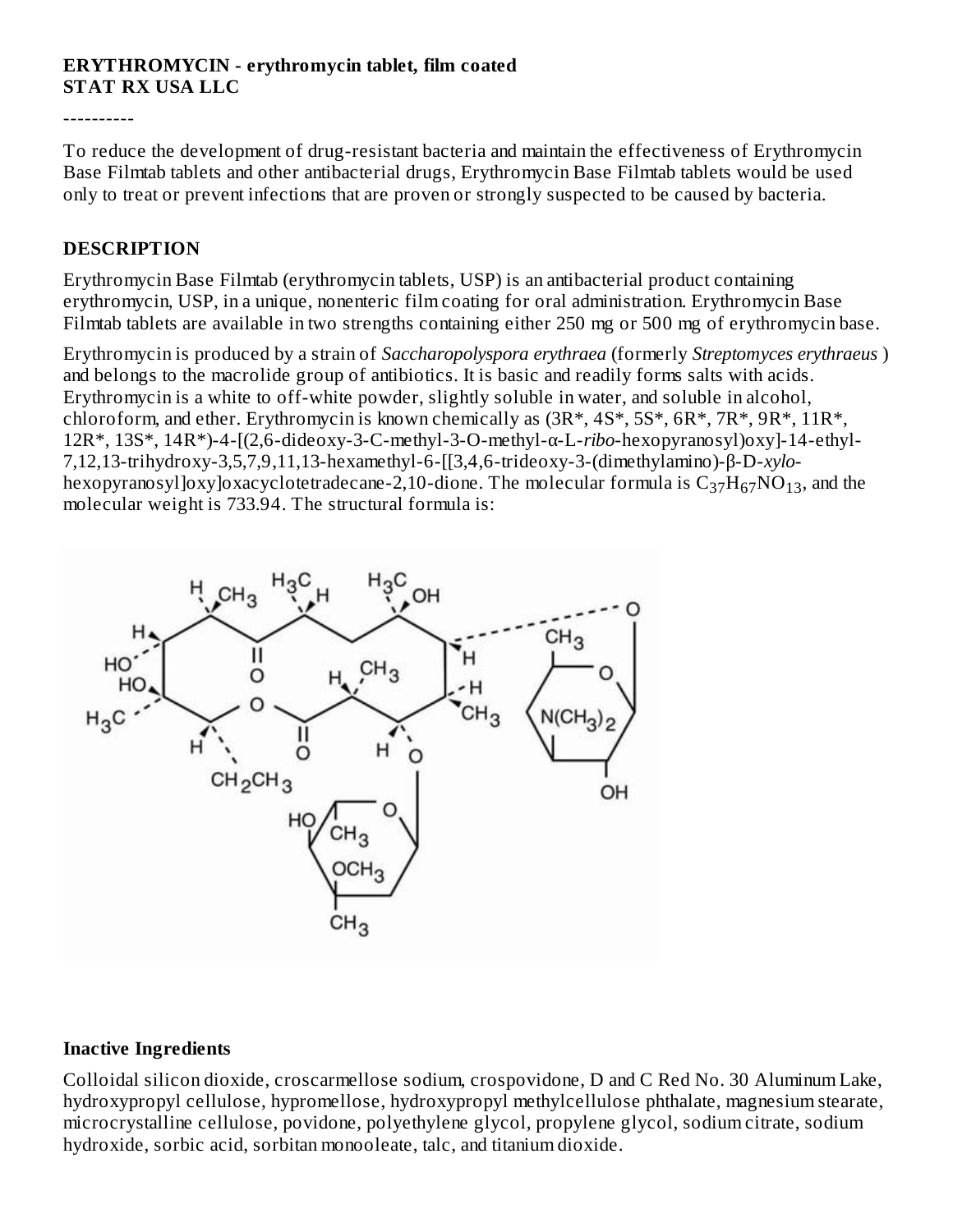### **CLINICAL PHARMACOLOGY**

Orally administered erythromycin base and its salts are readily absorbed in the microbiologically active form. Interindividual variations in the absorption of erythromycin are, however, observed, and some patients do not achieve optimal serum levels. Erythromycin is largely bound to plasma proteins. After absorption, erythromycin diffuses readily into most body fluids. In the absence of meningeal inflammation, low concentrations are normally achieved in the spinal fluid but the passage of the drug across the blood-brain barrier increases in meningitis. Erythromycin crosses the placental barrier, but fetal plasma levels are low. The drug is excreted in human milk. Erythromycin is not removed by peritoneal dialysis or hemodialysis.

In the presence of normal hepatic function, erythromycin is concentrated in the liver and is excreted in the bile; the effect of hepatic dysfunction on biliary excretion of erythromycin is not known. After oral administration, less than 5% of the administered dose can be recovered in the active form in the urine.

Optimal blood levels are obtained when Erythromycin Base Filmtab tablets are given in the fasting state (at least ½ hour and preferably 2 hours before meals). Bioavailability data are available from Abbott Laboratories, Dept. 42W.

### **Microbiology**

Erythromycin acts by inhibition of protein synthesis by binding 50 *S* ribosomal subunits of susceptible organisms. It does not affect nucleic acid synthesis. Antagonism has been demonstrated *in vitro* between erythromycin and clindamycin, lincomycin, and chloramphenicol.

Many strains of *Haemophilus influenzae* are resistant to erythromycin alone but are susceptible to erythromycin and sulfonamides used concomitantly.

Staphylococci resistant to erythromycin may emerge during a course of erythromycin therapy.

Erythromycin has been shown to be active against most strains of the following microorganisms, both *in vitro* and in clinical infections as described in the **INDICATIONS AND USAGE** section.

Gram-positive organisms *Corynebacterium diphtheriae Corynebacterium minutissimum Listeria monocytogenes Staphylococcus aureus* (resistant organisms may emerge during treatment) *Streptococcus pneumoniae Streptococcus pyogenes* Gram-negative organisms *Bordetella pertussis Legionella pneumophila Neisseria gonorrhoeae*

Other microorganisms *Chlamydia trachomatis Entamoeba histolytica*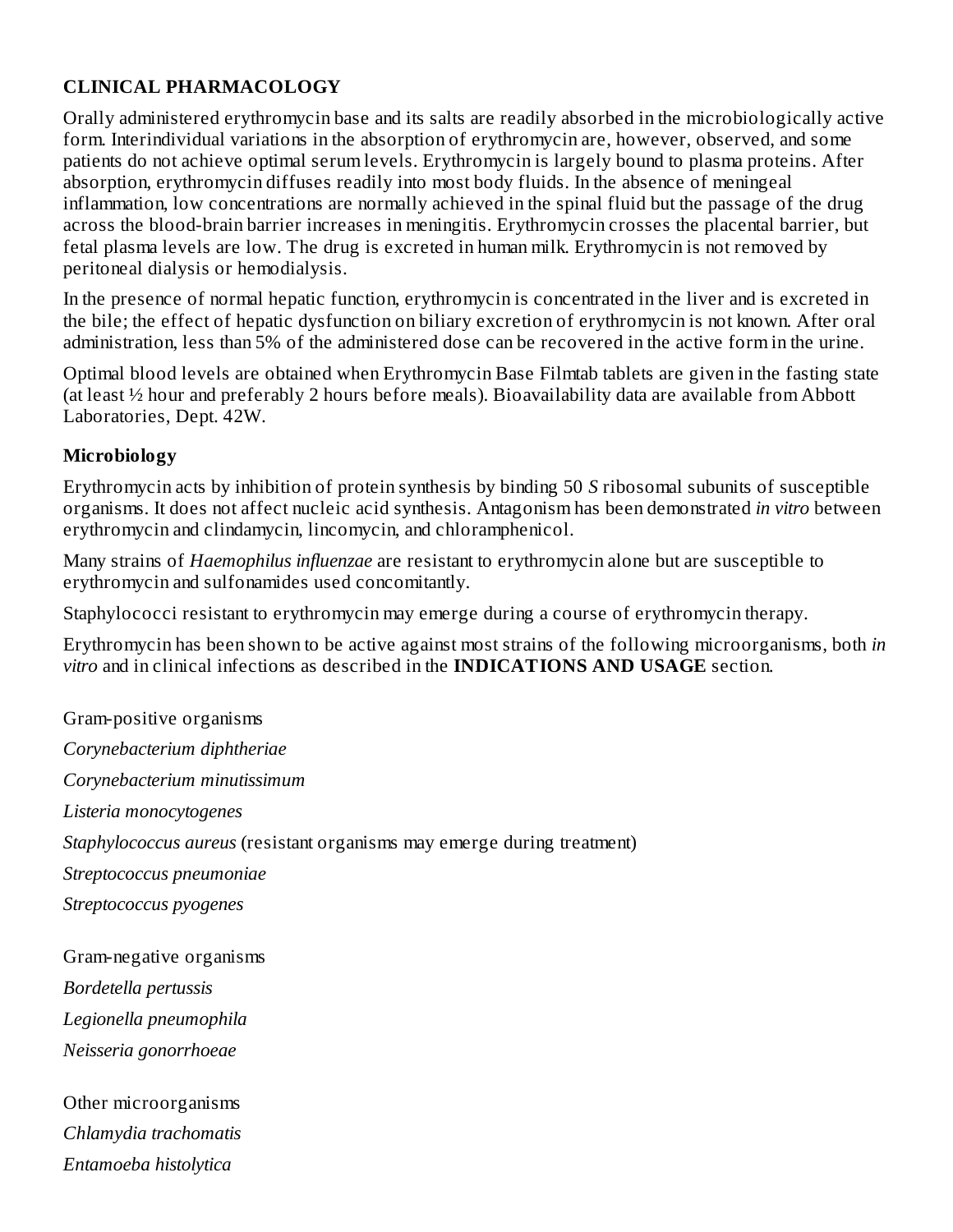*Mycoplasma pneumoniae*

*Treponema pallidum*

*Ureaplasma urealyticum*

The following *in vitro* data are available, **but their clinical significance is unknown**.

Erythromycin exhibits *in vitro* minimal inhibitory concentrations (MIC's) of 0.5 µg/mL or less against most (≥ 90%) strains of the following microorganisms; however, the safety and effectiveness of erythromycin in treating clinical infections due to these microorganisms have not been established in adequate and well-controlled clinical trials.

Gram-positive organisms

Viridans group streptococci

Gram-negative organisms

*Moraxella catarrhalis*

Susceptibility Tests

#### Dilution Techniques

Quantitative methods are used to determine antimicrobial minimum inhibitory concentrations (MIC's). These MIC's provide estimates of the susceptibility of bacteria to antimicrobial compounds. The MIC's should be determined using a standardized procedure. Standardized procedures are based on a dilution  $m$ ethod<sup>1</sup> (broth or agar) or equivalent with standardized inoculum concentrations and standardized concentrations of erythromycin powder. The MIC values should be interpreted according to the following criteria:

| $MIC$ ( $\mu g/mL$ ) | Interpretation   |  |
|----------------------|------------------|--|
| $\leq 0.5$           | Susceptible (S)  |  |
| $1 - 4$              | Intermediate (I) |  |
| $\geq 8$             | Resistant $(R)$  |  |

A report of "Susceptible" indicates that the pathogen is likely to be inhibited if the antimicrobial compound in the blood reaches the concentrations usually achievable. A report of "Intermediate" indicates that the result should be considered equivocal, and, if the microorganism is not fully susceptible to alternative, clinically feasible drugs, the test should be repeated. This category implies possible clinical applicability in body sites where the drug is physiologically concentrated or in situations where high dosage of drug can be used. This category also provides a buffer zone which prevents small uncontrolled technical factors from causing major discrepancies in interpretation. A report of "Resistant" indicates that the pathogen is not likely to be inhibited if the antimicrobial compound in the blood reaches the concentrations usually achievable; other therapy should be selected.

Standardized susceptibility test procedures require the use of laboratory control microorganisms to control the technical aspects of the laboratory procedures. Standard erythromycin powder should provide the following MIC values:

| Microorganism          | MIC (µg/mL)  |
|------------------------|--------------|
| S. aureus ATCC 29213   | $0.12 - 0.5$ |
| E. faecalis ATCC 29212 | 1-4          |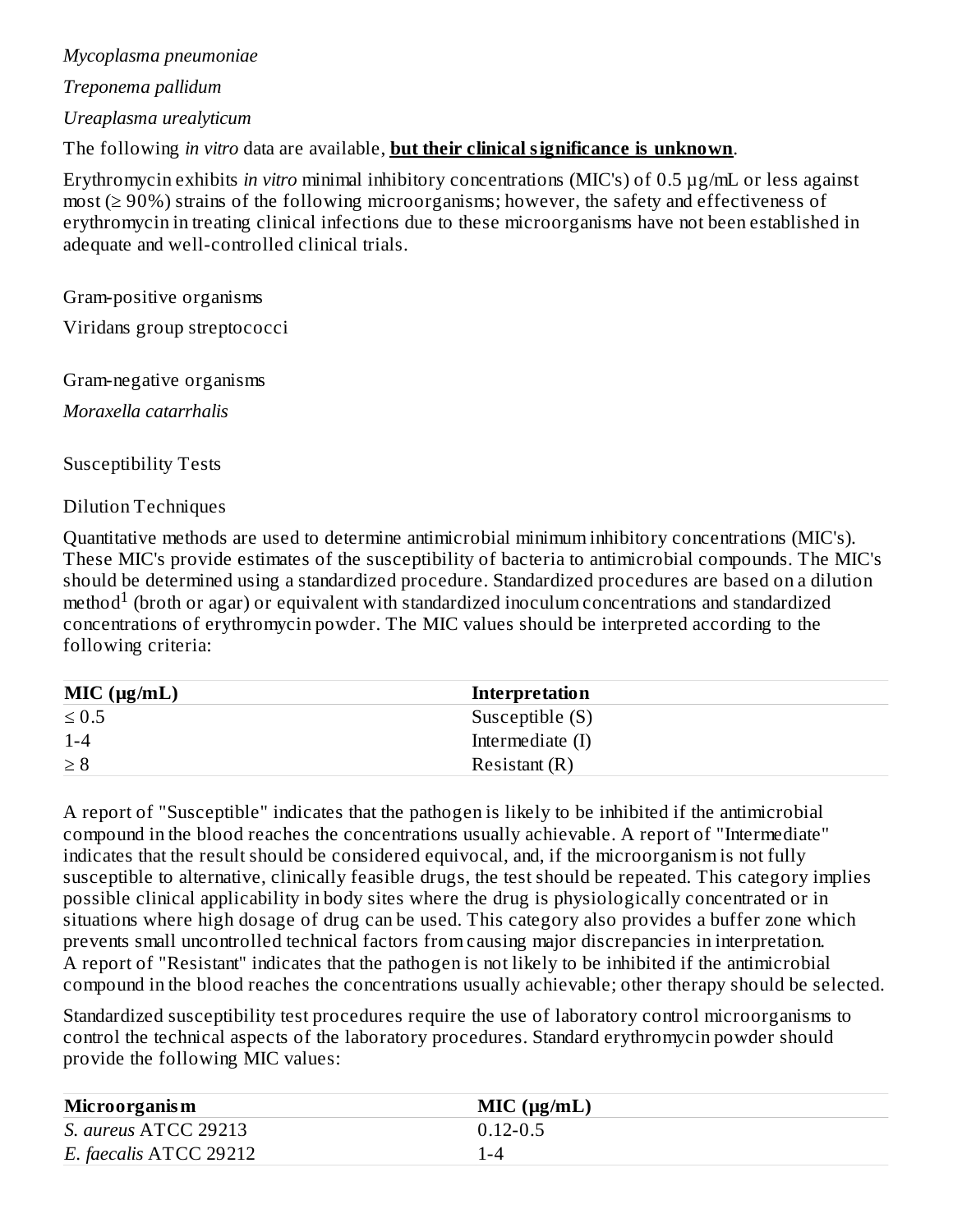### Diffusion Techniques

Quantitative methods that require measurement of zone diameters also provide reproducible estimates of the susceptibility of bacteria to antimicrobial compounds. One such standardized procedure<sup>2</sup> requires the use of standardized inoculum concentrations. This procedure uses paper disks impregnated with 15-µg erythromycin to test the susceptibility of microorganisms to erythromycin.

Reports from the laboratory providing results of the standard single-disk susceptibility test with a 15 µg erythromycin disk should be interpreted according to the following criteria:

| <b>Zone Diameter (mm)</b> | Interpretation   |  |
|---------------------------|------------------|--|
| $\geq$ 23                 | Susceptible (S)  |  |
| $14 - 22$                 | Intermediate (I) |  |
| $\leq 13$                 | Resistant $(R)$  |  |

Interpretation should be as stated above for results using dilution techniques. Interpretation involves correlation of the diameter obtained in the disk test with the MIC for erythromycin.

As with standardized dilution techniques, diffusion methods require the use of laboratory control microorganisms that are used to control the technical aspects of the laboratory procedures. For the diffusion technique, the 15-µg erythromycin disk should provide the following zone diameters in these laboratory test quality control strains:

| Microorganism        | <b>Zone Diameter (mm)</b> |
|----------------------|---------------------------|
| S. aureus ATCC 25923 | 22-30                     |

### **INDICATIONS AND USAGE**

To reduce the development of drug-resistant bacteria and maintain the effectiveness of Erythromycin Base Filmtab tablets and other antibacterial drugs, Erythromycin Base Filmtab tablets should be used only to treat or prevent infections that are proven or strongly suspected to be caused by susceptible bacteria. When culture and susceptibility information are available, they should be considered in selecting or modifying antibacterial therapy. In the absence of such data, local epidemiology and susceptibility patterns may contribute to the empiric selection of therapy.

Erythromycin Base Filmtab tablets are indicated in the treatment of infections caused by susceptible strains of the designated microorganisms in the diseases listed below:

Upper respiratory tract infections of mild to moderate degree caused by *Streptococcus pyogenes*; *Streptococcus pneumoniae*; *Haemophilus influenzae* (when used concomitantly with adequate doses of sulfonamides, since many strains of *H. influenzae* are not susceptible to the erythromycin concentrations ordinarily achieved). (See appropriate sulfonamide labeling for prescribing information.)

Lower respiratory tract infections of mild to moderate severity caused by *Streptococcus pyogenes* or *Streptococcus pneumoniae*.

Listeriosis caused by *Listeria monocytogenes*.

Respiratory tract infections due to *Mycoplasma pneumoniae*.

Skin and skin structure infections of mild to moderate severity caused by *Streptococcus pyogenes* or *Staphylococcus aureus* (resistant staphylococci may emerge during treatment).

Pertussis (whooping cough) caused by *Bordetella pertussis*. Erythromycin is effective in eliminating the organism from the nasopharynx of infected individuals, rendering them noninfectious. Some clinical studies suggest that erythromycin may be helpful in the prophylaxis of pertussis in exposed susceptible individuals.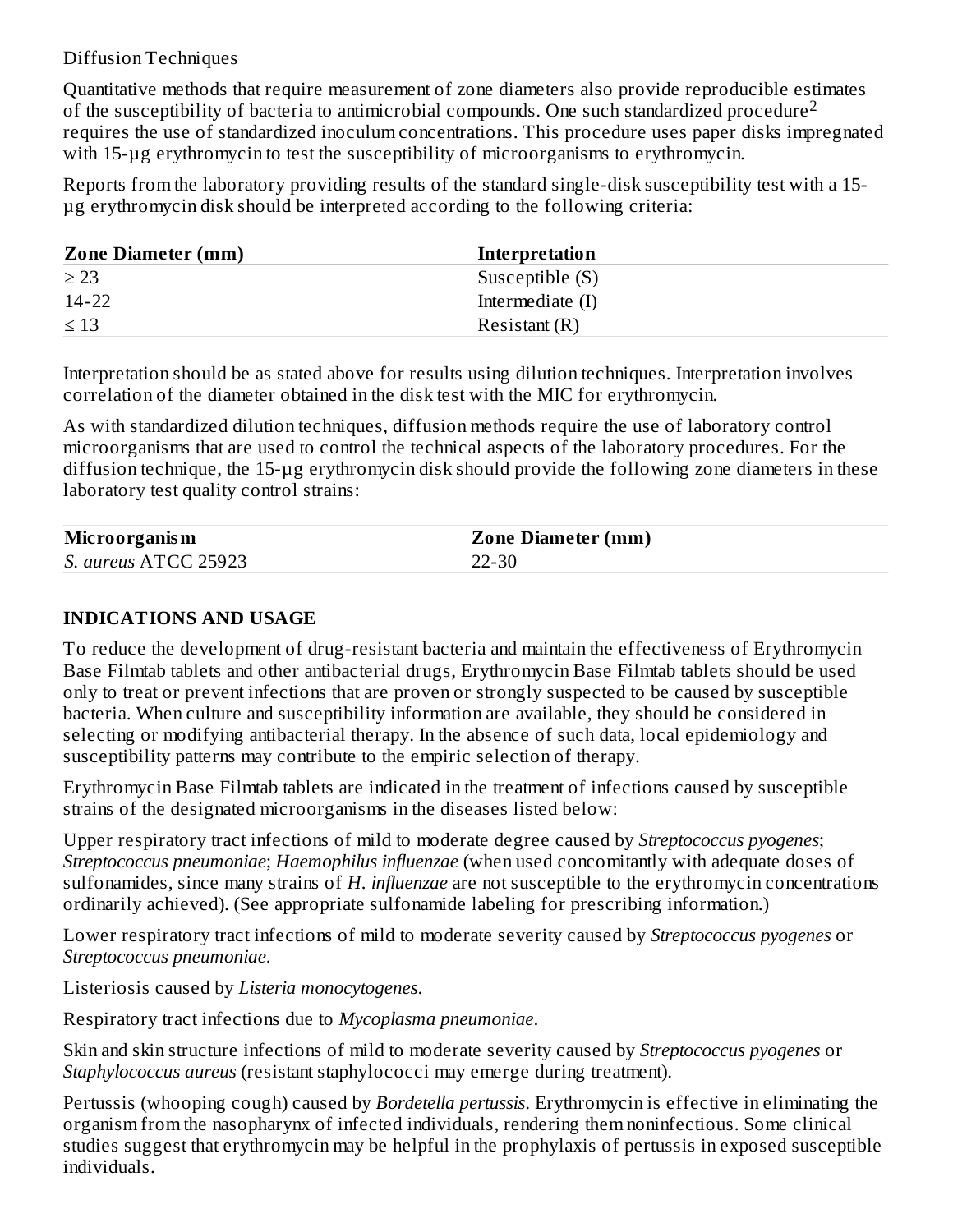Diphtheria: Infections due to *Corynebacterium diphtheriae* , as an adjunct to antitoxin, to prevent establishment of carriers and to eradicate the organism in carriers.

Erythrasma - In the treatment of infections due to *Corynebacterium minutissimum*.

Intestinal amebiasis caused by *Entamoeba histolytica* (oral erythromycins only). Extraenteric amebiasis requires treatment with other agents.

Acute pelvic inflammatory disease caused by *Neisseria gonorrhoeae*: Erythrocin<sup>®</sup> Lactobionate-I.V. (erythromycin lactobionate for injection, USP) followed by erythromycin base orally, as an alternative drug in treatment of acute pelvic inflammatory disease caused by *N. gonorrhoeae* in female patients with a history of sensitivity to penicillin. Patients should have a serologic test for syphilis before receiving erythromycin as treatment of gonorrhea and a follow-up serologic test for syphilis after 3 months.

Erythromycins are indicated for treatment of the following infections caused by *Chlamydia trachomatis*: conjunctivitis of the newborn, pneumonia of infancy, and urogenital infections during pregnancy. When tetracyclines are contraindicated or not tolerated, erythromycin is indicated for the treatment of uncomplicated urethral, endocervical, or rectal infections in adults due to *Chlamydia trachomatis*. 3

When tetracyclines are contraindicated or not tolerated, erythromycin is indicated for the treatment of nongonococcal urethritis caused by *Ureaplasma urealyticum*. 3

Primary syphilis caused by *Treponema pallidum*. Erythromycin (oral forms only) is an alternative choice of treatment for primary syphilis in patients allergic to the penicillins. In treatment of primary syphilis, spinal fluid should be examined before treatment and as part of the follow-up after therapy.

Legionnaires' Disease caused by *Legionella pneumophila*. Although no controlled clinical efficacy studies have been conducted, *in vitro* and limited preliminary clinical data suggest that erythromycin may be effective in treating Legionnaires' Disease.

# **Prophylaxis**

Prevention of Initial Attacks of Rheumatic Fever

Penicillin is considered by the American Heart Association to be the drug of choice in the prevention of initial attacks of rheumatic fever (treatment of *Streptococcus pyogenes* infections of the upper respiratory tract e.g., tonsillitis, or pharyngitis).<sup>3</sup> Erythromycin is indicated for the treatment of penicillin-allergic patients. The therapeutic dose should be administered for ten days.

Prevention of Recurrent Attacks of Rheumatic Fever

Penicillin or sulfonamides are considered by the American Heart Association to be the drugs of choice in the prevention of recurrent attacks of rheumatic fever. In patients who are allergic to penicillin and sulfonamides, oral erythromycin is recommended by the American Heart Association in the long-term prophylaxis of streptococcal pharyngitis (for the prevention of recurrent attacks of rheumatic fever).<sup>3</sup>

## **CONTRAINDICATIONS**

Erythromycin is contraindicated in patients with known hypersensitivity to this antibiotic.

Erythromycin is contraindicated in patients taking terfenadine, astemizole, pimozide, or cisapride. (See **PRECAUTIONS - Drug Interactions** .)

## **WARNINGS**

There have been reports of hepatic dysfunction, including increased liver enzymes, and hepatocellular and/or cholestatic hepatitis, with or without jaundice, occurring in patients receiving oral erythromycin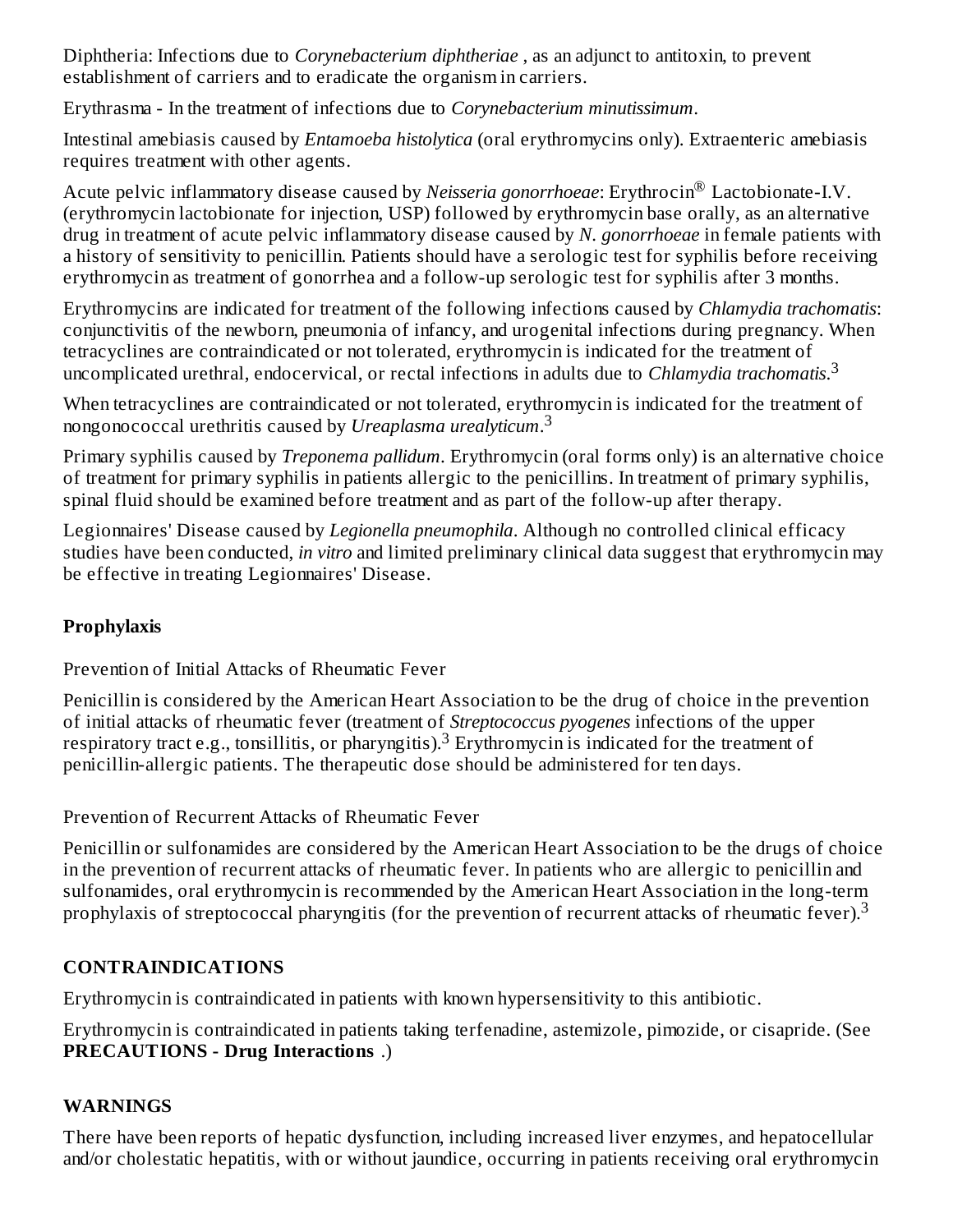products.

There have been reports suggesting that erythromycin does not reach the fetus in adequate concentration to prevent congenital syphilis. Infants born to women treated during pregnancy with oral erythromycin for early syphilis should be treated with an appropriate penicillin regimen.

Rhabdomyolysis with or without renal impairment has been reported in seriously ill patients receiving erythromycin concomitantly with lovastatin. Therefore, patients receiving concomitant lovastatin and erythromycin should be carefully monitored for creatine kinase (CK) and serum transaminase levels. (See package insert for lovastatin.)

**Ps eudomembranous colitis has been reported with nearly all antibacterial agents, including erythromycin, and may range in s everity from mild to life threatening. Therefore, it is important to consider this diagnosis in patients who pres ent with diarrhea subs equent to the administration of antibacterial agents.**

Treatment with antibacterial agents alters the normal flora of the colon and may permit overgrowth of clostridia. Studies indicate that a toxin produced by *Clostridium difficile* is a primary cause of "antibioticassociated colitis".

After the diagnosis of pseudomembranous colitis has been established, therapeutic measures should be initiated. Mild cases of pseudomembranous colitis usually respond to discontinuation of the drug alone. In moderate to severe cases, consideration should be given to management with fluids and electrolytes, protein supplementation, and treatment with an antibacterial drug clinically effective against *Clostridium difficile* colitis.

# **PRECAUTIONS**

## **General**

Prescribing Erythromycin Base Filmtab tablets in the absence of a proven or strongly suspected bacterial infection or a prophylactic indication is unlikely to provide benefit to the patient and increases the risk of the development of drug-resistant bacteria.

Since erythromycin is principally excreted by the liver, caution should be exercised when erythromycin is administered to patients with impaired hepatic function. (See **CLINICAL PHARMACOLOGY** and **WARNINGS**.)

There have been reports that erythromycin may aggravate the weakness of patients with myasthenia gravis.

There have been reports of infantile hypertrophic pyloric stenosis (IHPS) occurring in infants following erythromycin therapy. In one cohort of 157 newborns who were given erythromycin for pertussis prophylaxis, seven neonates (5%) developed symptoms of non-bilious vomiting or irritability with feeding and were subsequently diagnosed as having IHPS requiring surgical pyloromyotomy. A possible dose-response effect was described with an absolute risk of IHPS of 5.1% for infants who took erythromycin for 8-14 days and 10% for infants who took erythromycin for 15-21 days. $4$  Since erythromycin may be used in the treatment of conditions in infants which are associated with significant mortality or morbidity (such as pertussis or neonatal *Chlamydia trachomatis* infections), the benefit of erythromycin therapy needs to be weighed against the potential risk of developing IHPS. Parents should be informed to contact their physician if vomiting or irritability with feeding occurs.

Prolonged or repeated use of erythromycin may result in an overgrowth of nonsusceptible bacteria or fungi. If superinfection occurs, erythromycin should be discontinued and appropriate therapy instituted.

When indicated, incision and drainage or other surgical procedures should be performed in conjunction with antibiotic therapy.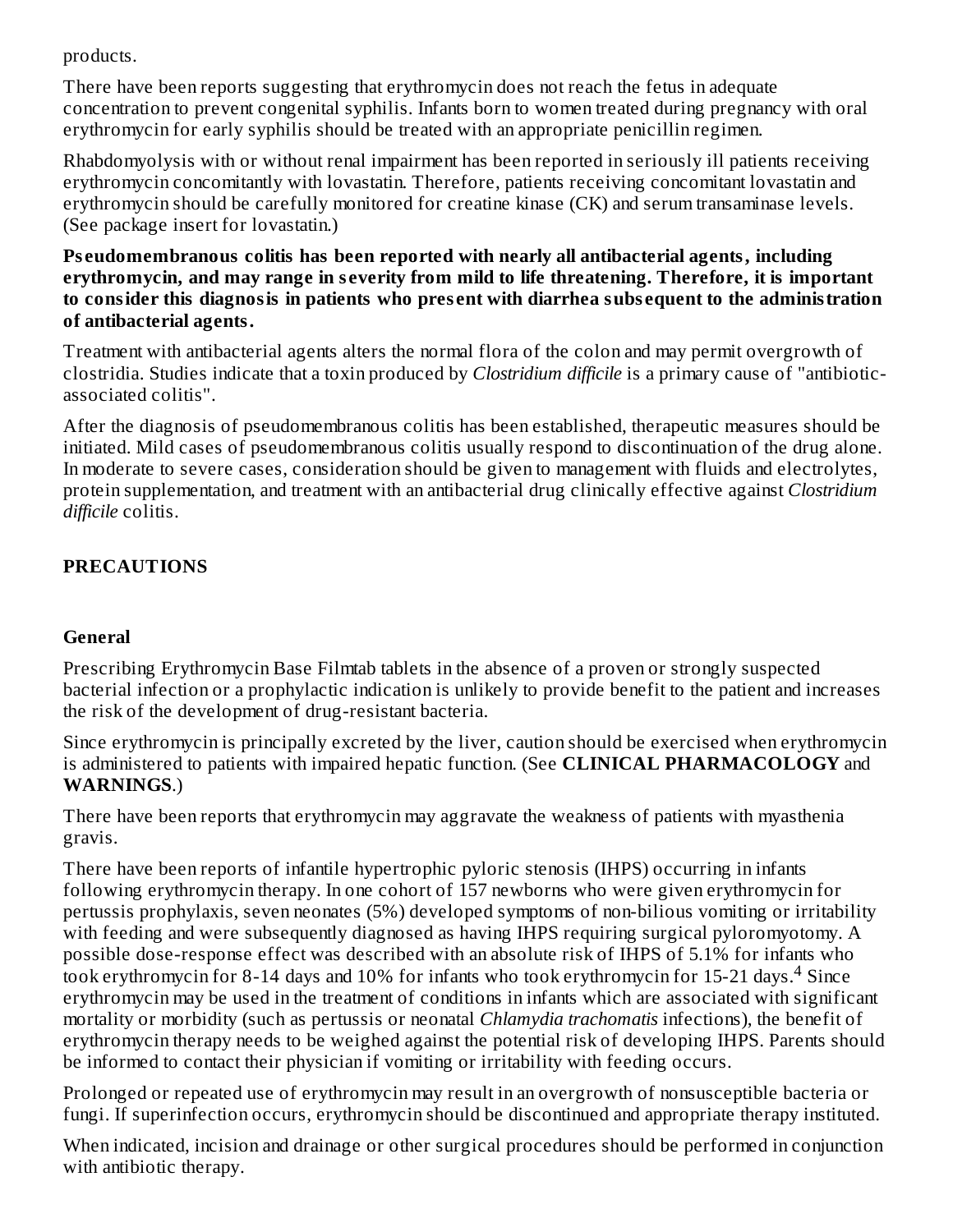### **Information for Patients**

Patients should be counseled that antibacterial drugs including Erythromycin Base Filmtab tablets should only be used to treat bacterial infections. They do not treat viral infections (e.g., the common cold). When Erythromycin Base Filmtab tablets is prescribed to treat a bacterial infection, patients should be told that although it is common to feel better early in the course of therapy, the medication should be taken exactly as directed. Skipping doses or not completing the full course of therapy may (1) decrease the effectiveness of the immediate treatment and (2) increase the likelihood that bacteria will develop resistance and will not be treatable by Erythromycin Base Filmtab tablets or other antibacterial drugs in the future.

### **Drug Interactions**

Erythromycin use in patients who are receiving high doses of theophylline may be associated with an increase in serum theophylline levels and potential theophylline toxicity. In case of theophylline toxicity and/or elevated serum theophylline levels, the dose of theophylline should be reduced while the patient is receiving concomitant erythromycin therapy.

Concomitant administration of erythromycin and digoxin has been reported to result in elevated digoxin serum levels.

There have been reports of increased anticoagulant effects when erythromycin and oral anticoagulants were used concomitantly. Increased anticoagulation effects due to interactions of erythromycin with oral anticoagulants may be more pronounced in the elderly.

Erythromycin is a substrate and inhibitor of the 3A isoform subfamily of the cytochrome p450 enzyme system (CYP3A). Coadministration of erythromycin and a drug primarily metabolized by CYP3A may be associated with elevations in drug concentrations that could increase or prolong both the therapeutic and adverse effects of the concomitant drug. Dosage adjustments may be considered, and when possible, serum concentrations of drugs primarily metabolized by CYP3A should be monitored closely in patients concurrently receiving erythromycin.

The following are examples of some clinically significant CYP3A based drug interactions. Interactions with other drugs metabolized by the CYP3A isoform are also possible. The following CYP3A based drug interactions have been observed with erythromycin products in post-marketing experience:

Ergotamine/dihydroergotamine

Concurrent use of erythromycin and ergotamine or dihydroergotamine has been associated in some patients with acute ergot toxicity characterized by severe peripheral vasospasm and dysesthesia.

Triazolobenzodiazepines (Such as Triazolam and Alprazolam) and Related Benzodiazepines

Erythromycin has been reported to decrease the clearance of triazolam and midazolam, and thus, may increase the pharmacologic effect of these benzodiazepines.

## HMG-CoA Reductase Inhibitors

Erythromycin has been reported to increase concentrations of HMG-CoA reductase inhibitors (e.g., lovastatin and simvastatin). Rare reports of rhabdomyolysis have been reported in patients taking these drugs concomitantly.

Sildenafil (Viagra)

Erythromycin has been reported to increase the systemic exposure (AUC) of sildenafil. Reduction of sildenafil dosage should be considered. (See Viagra package insert.)

There have been spontaneous or published reports of CYP3A based interactions of erythromycin with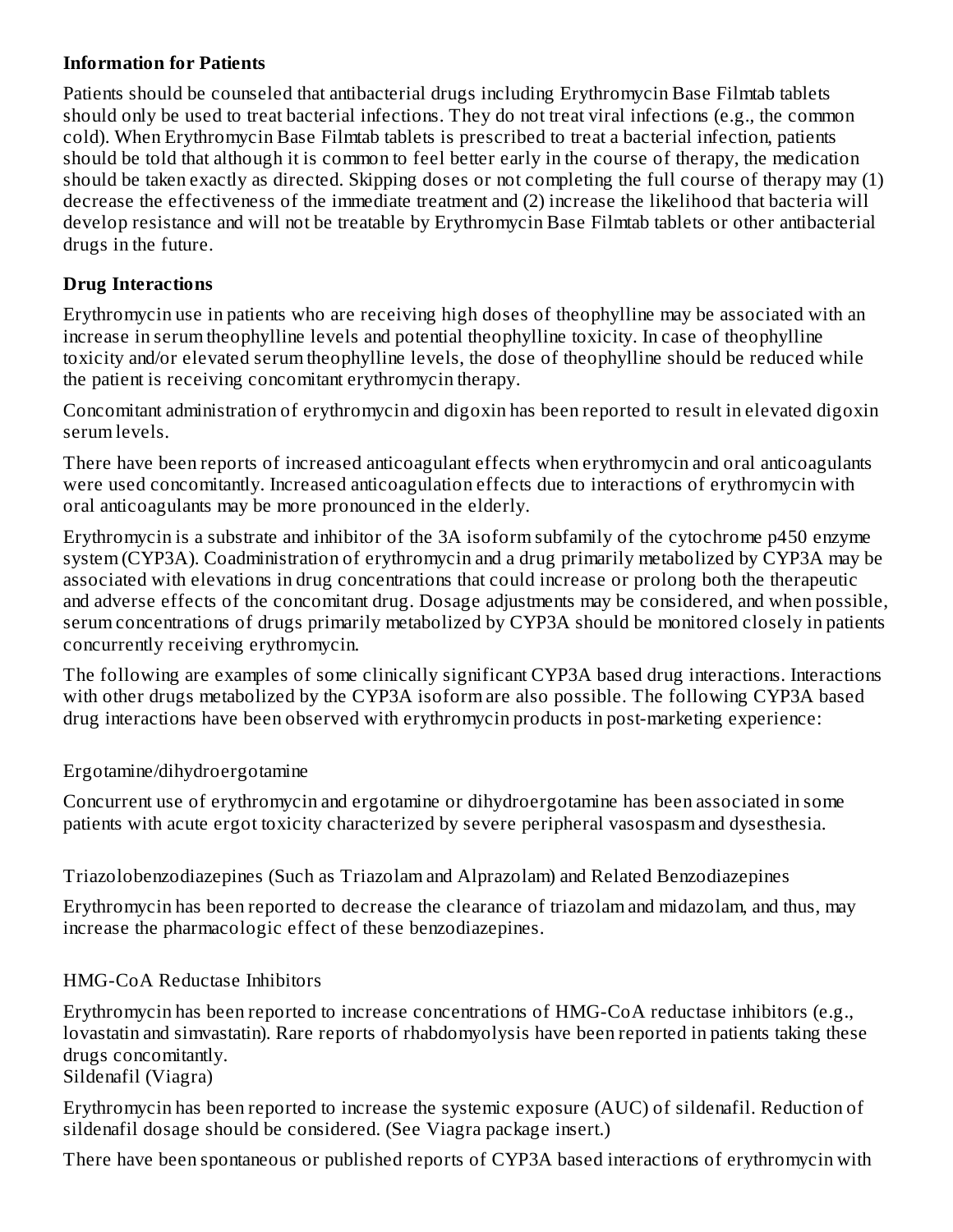cyclosporine, carbamazepine, tacrolimus, alfentanil, disopyramide, rifabutin, quinidine, methylprednisolone, cilostazol, vinblastine, and bromocriptine.

Concomitant administration of erythromycin with cisapride, pimozide, astemizole, or terfenadine is contraindicated. (See **CONTRAINDICATIONS**.)

In addition, there have been reports of interactions of erythromycin with drugs not thought to be metabolized by CYP3A, including hexobarbital, phenytoin, and valproate.

Erythromycin has been reported to significantly alter the metabolism of the nonsedating antihistamines terfenadine and astemizole when taken concomitantly. Rare cases of serious cardiovascular adverse events, including electrocardiographic QT/QT $_{\rm c}$  interval prolongation, cardiac arrest, torsades de pointes, and other ventricular arrhythmias, have been observed. (See **CONTRAINDICATIONS**.) In addition, deaths have been reported rarely with concomitant administration of terfenadine and erythromycin.

There have been post-marketing reports of drug interactions when erythromycin was co-administered with cisapride, resulting in QT prolongation, cardiac arrhythmias, ventricular tachycardia, ventricular fibrillation, and torsades de pointes, most likely due to the inhibition of hepatic metabolism of cisapride by erythromycin. Fatalities have been reported. (See **CONTRAINDICATIONS**).

Drug/Laboratory Test Interactions

Erythromycin interferes with the fluorometric determination of urinary catecholamines.

## **Carcinogenesis, Mutagenesis, Impairment of Fertility**

Long-term (2-year) oral studies conducted in rats with erythromycin base did not provide evidence of tumorigenicity. Mutagenicity studies have not been conducted. There was no apparent effect on male or female fertility in rats fed erythromycin (base) at levels up to 0.25 percent of diet.

## **Pregnancy**

Teratogenic effects

Pregnancy Category B

There is no evidence of teratogenicity or any other adverse effect on reproduction in female rats fed erythromycin base (up to 0.25 percent of diet) prior to and during mating, during gestation, and through weaning of two successive litters. There are, however, no adequate and well-controlled studies in pregnant women. Because animal reproduction studies are not always predictive of human response, this drug should be used during pregnancy only if clearly needed.

## **Labor and Delivery**

The effect of erythromycin on labor and delivery is unknown.

# **Nursing Mothers**

Erythromycin is excreted in human milk. Caution should be exercised when erythromycin is administered to a nursing woman.

# **Pediatric Us e**

See **INDICATIONS AND USAGE**and **DOSAGE AND ADMINISTRATION**.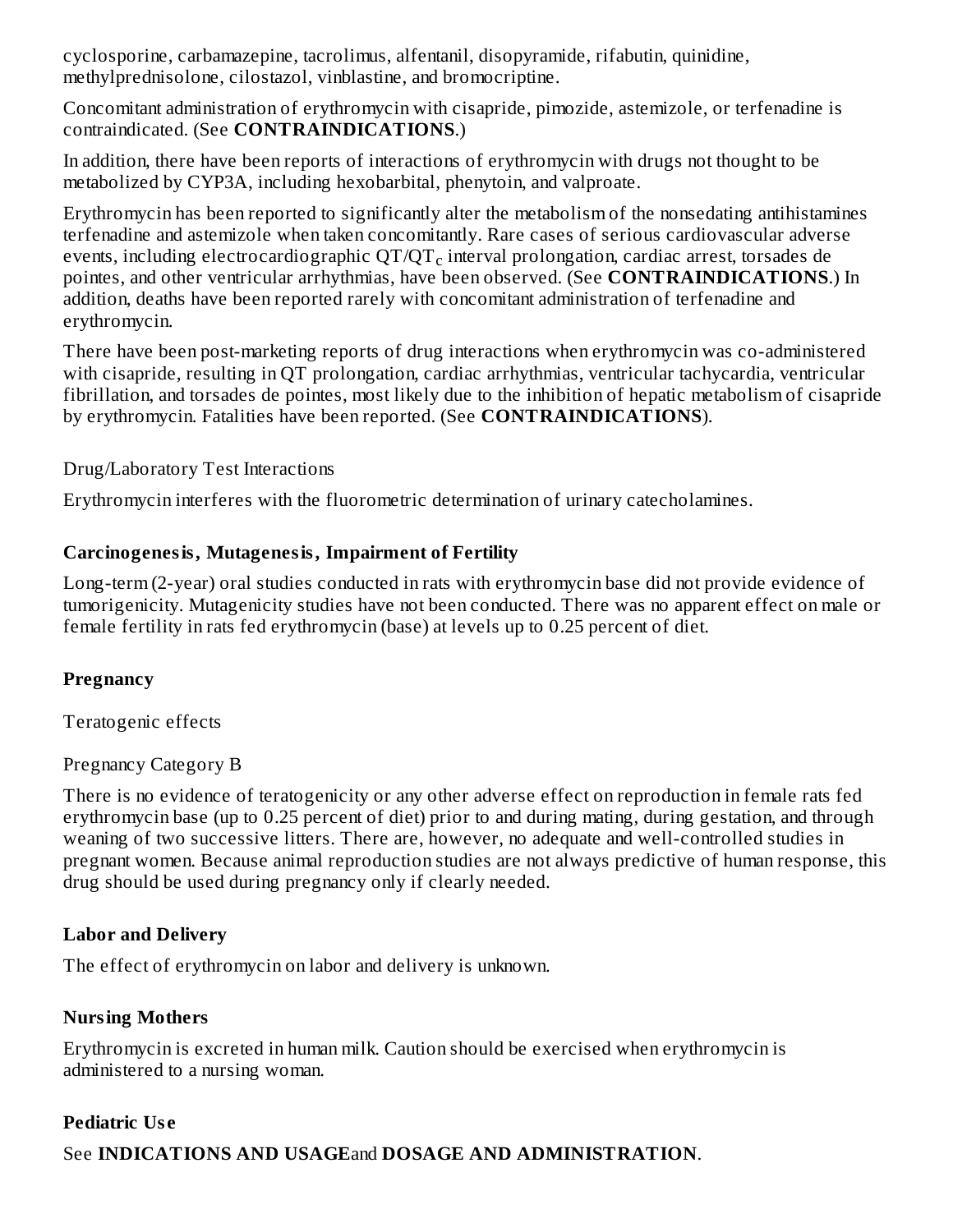### **ADVERSE REACTIONS**

The most frequent side effects of oral erythromycin preparations are gastrointestinal and are doserelated. They include nausea, vomiting, abdominal pain, diarrhea and anorexia. Symptoms of hepatitis, hepatic dysfunction and/or abnormal liver function test results may occur. (See **WARNINGS**.)

Onset of pseudomembranous colitis symptoms may occur during or after antibacterial treatment. (See **WARNINGS**.)

Erythromycin has been associated with QT prolongation and ventricular arrhythmias, including ventricular tachycardia and torsades de pointes.

Allergic reactions ranging from urticaria to anaphylaxis have occurred. Skin reactions ranging from mild eruptions to erythema multiforme, Stevens-Johnson syndrome, and toxic epidermal necrolysis have been reported rarely.

There have been rare reports of pancreatitis and convulsions.

There have been isolated reports of reversible hearing loss occurring chiefly in patients with renal insufficiency and in patients receiving high doses of erythromycin.

# **OVERDOSAGE**

In case of overdosage, erythromycin should be discontinued. Overdosage should be handled with the prompt elimination of unabsorbed drug and all other appropriate measures should be instituted.

Erythromycin is not removed by peritoneal dialysis or hemodialysis.

## **DOSAGE AND ADMINISTRATION**

Optimal blood levels are obtained when Erythromycin Base Filmtab tablets are given in the fasting state (at least ½ hour and preferably 2 hours before meals).

## **Adults**

The usual dosage of Erythromycin Base Filmtab is one 250 mg tablet four times daily in equally spaced doses or one 500 mg tablet every 12 hours. Dosage may be increased up to 4 g per day according to the severity of the infection. However, twice-a-day dosing is not recommended when doses larger than 1 g daily are administered.

## **Children**

Age, weight, and severity of the infection are important factors in determining the proper dosage. The usual dosage is 30 to 50 mg/kg/day, in equally divided doses. For more severe infections this dosage may be doubled but should not exceed 4 g per day.

In the treatment of streptococcal infections of the upper respiratory tract (e.g., tonsillitis or pharyngitis), the therapeutic dosage of erythromycin should be administered for at least ten days.

The American Heart Association suggests a dosage of 250 mg of erythromycin orally, twice a day in long-term prophylaxis of streptococcal upper respiratory tract infections for the prevention of recurring attacks of rheumatic fever in patients allergic to penicillin and sulfonamides.<sup>3</sup>

## **Conjunctivitis of the Newborn Caus ed by** *Chlamydia trachomatis*

Oral erythromycin suspension 50 mg/kg/day in 4 divided doses for at least 2 weeks. $^3$ 

## **Pneumonia of Infancy Caus ed by** *Chlamydia trachomatis*

Although the optimal duration of therapy has not been established, the recommended therapy is oral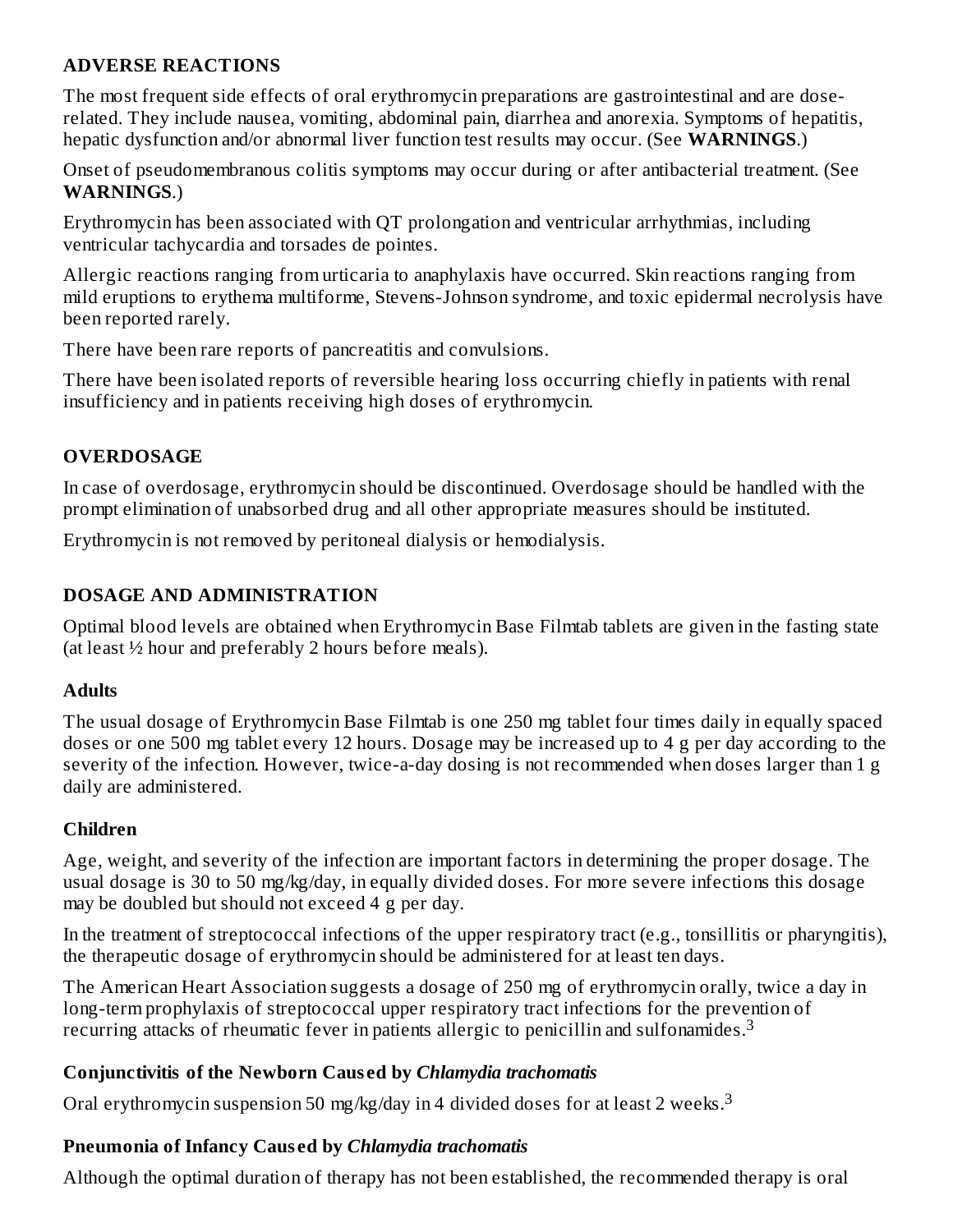erythromycin suspension 50 mg/kg/day in 4 divided doses for at least 3 weeks.

### **Urogenital Infections During Pregnancy Due to** *Chlamydia trachomatis*

Although the optimal dose and duration of therapy have not been established, the suggested treatment is 500 mg of erythromycin by mouth four times a day on an empty stomach for at least 7 days. For women who cannot tolerate this regimen, a decreased dose of one erythromycin 500 mg tablet orally every 12 hours or 250 mg by mouth four times a day should be used for at least 14 days.  $^5$ 

#### **For adults with uncomplicated urethral, endocervical, or rectal infections caus ed by** *Chlamydia trachomatis***, when tetracycline is contraindicated or not tolerated**

500 mg of erythromycin by mouth four times a day for at least 7 days. $^5$ 

#### **For patients with nongonococcal urethritis caus ed by** *Ureaplasma urealyticum* **when tetracycline is contraindicated or not tolerated**

500 mg of erythromycin by mouth four times a day for at least seven days. $^5$ 

### **Primary Syphilis**

30 to 40 g given in divided doses over a period of 10 to 15 days.

### **Acute Pelvic Inflammatory Dis eas e Caus ed by** *N. gonorrhoeae*

500 mg Erythrocin® Lactobionate-I.V. (erythromycin lactobionate for injection, USP) every 6 hours for 3 days, followed by 500 mg of erythromycin base orally every 12 hours for 7 days.

### **Intestinal AmebiasisAdults**

500 mg every 12 hours or 250 mg every 6 hours for 10 to 14 days. Children

30 to 50 mg/kg/day in divided doses for 10 to 14 days.

### **Pertussis**

Although optimal dosage and duration have not been established, doses of erythromycin utilized in reported clinical studies were 40 to 50 mg/kg/day, given in divided doses for 5 to 14 days.

### **Legionnaires' Dis eas e**

Although optimal dosage has not been established, doses utilized in reported clinical data were 1 to 4 g daily in divided doses.

## **HOW SUPPLIED**

Erythromycin Base Filmtab tablets (erythromycin tablets, USP) are supplied as pink, unscored oval tablets in the following strengths and packages.

250 mg tablets (debossed with **Abbott "A" logo** and EB):

| ABBO-PAC <sup>®</sup> unit dose strip packages of 100 tablets(NDC 0074-6326-11). |  |
|----------------------------------------------------------------------------------|--|
| 500 mg tablets (debossed with <b>Abbott "A" logo</b> and EA):                    |  |
|                                                                                  |  |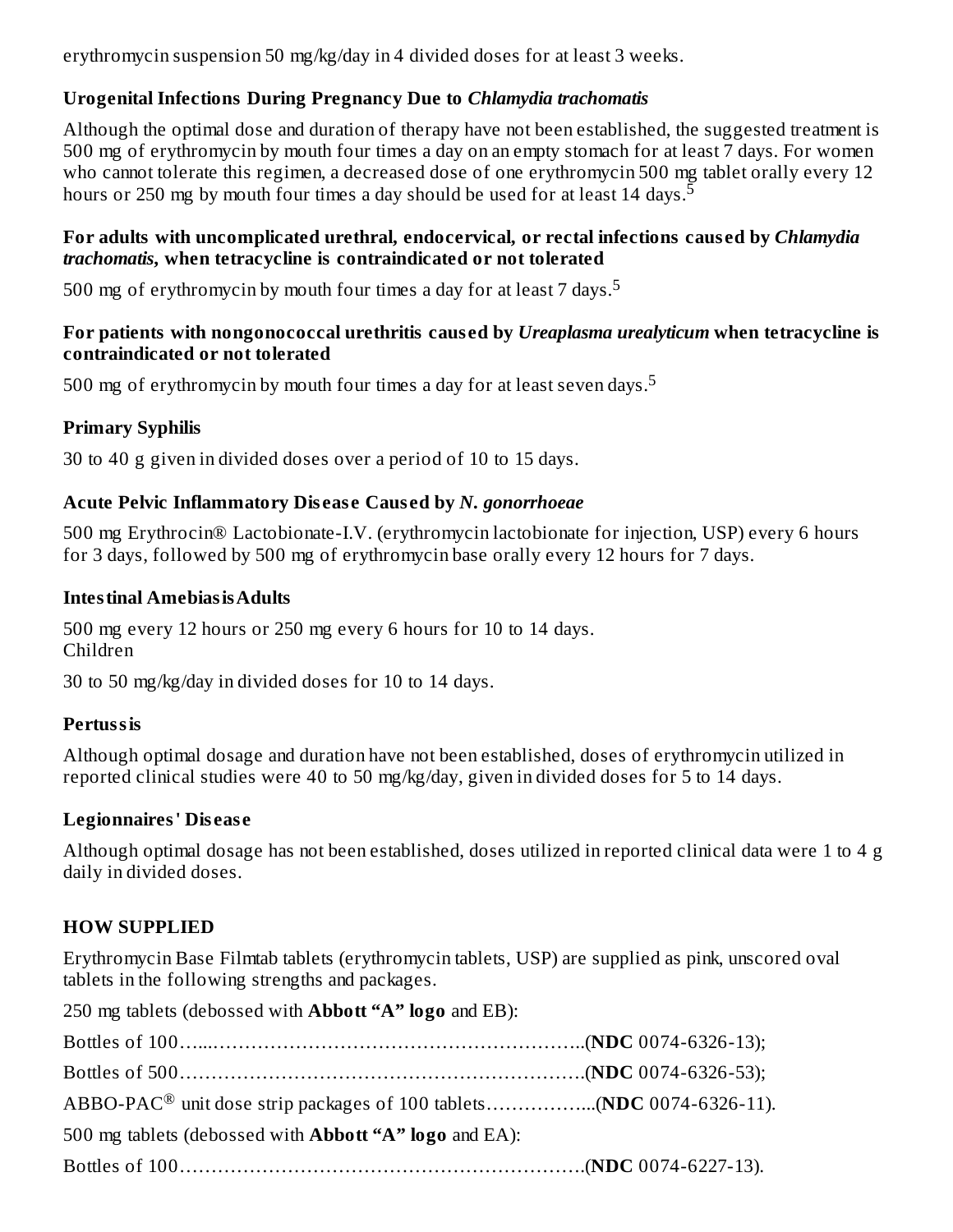### **Recommended Storage**

Store below 86°F (30°C). Keep tightly closed.

#### **REFERENCES**

- 1. National Committee for Clinical Laboratory Standards. *Methods for Dilution Antimicrobial Susceptibility Tests for Bacteria that Grow Aerobically*, Third Edition. Approved Standard NCCLS Document M7-A3, Vol. 13, No. 25 NCCLS, Villanova , PA, December 1993.
- 2. National Committee for Clinical Laboratory Standards, *Performance Standards for Antimicrobial Disk Susceptibility Tests*, Fifth Edition. Approved Standard NCCLS Document M2-A5, Vol. 13, No. 24 NCCLS, Villanova , PA, December 1993.
- 3. Committee on Rheumatic Fever, Endocarditis, and Kawasaki Disease of the Council on Cardiovascular Disease in the Young, the American Heart Association: Prevention of Rheumatic Fever. *Circulation*. 78(4):1082-1086, October 1988.
- 4. Honein, M.A., et. al.: Infantile hypertrophic pyloric stenosis after pertussis prophylaxis with erythromycin: a case review and cohort study. The Lancet 1999;354 (9196):2101-5.
- 5. Data on file, Abbott Laboratories.

FILMTAB—Film-sealed tablets, Abbott.

Abbott Laboratories

North Chicago, IL 60064, U.S.A.

#### **PACKAGE LABEL - ERYTHROMYCIN 250 MG TABS**



#### **ERYTHROMYCIN**

erythromycin tablet, film coated

#### **Product Information**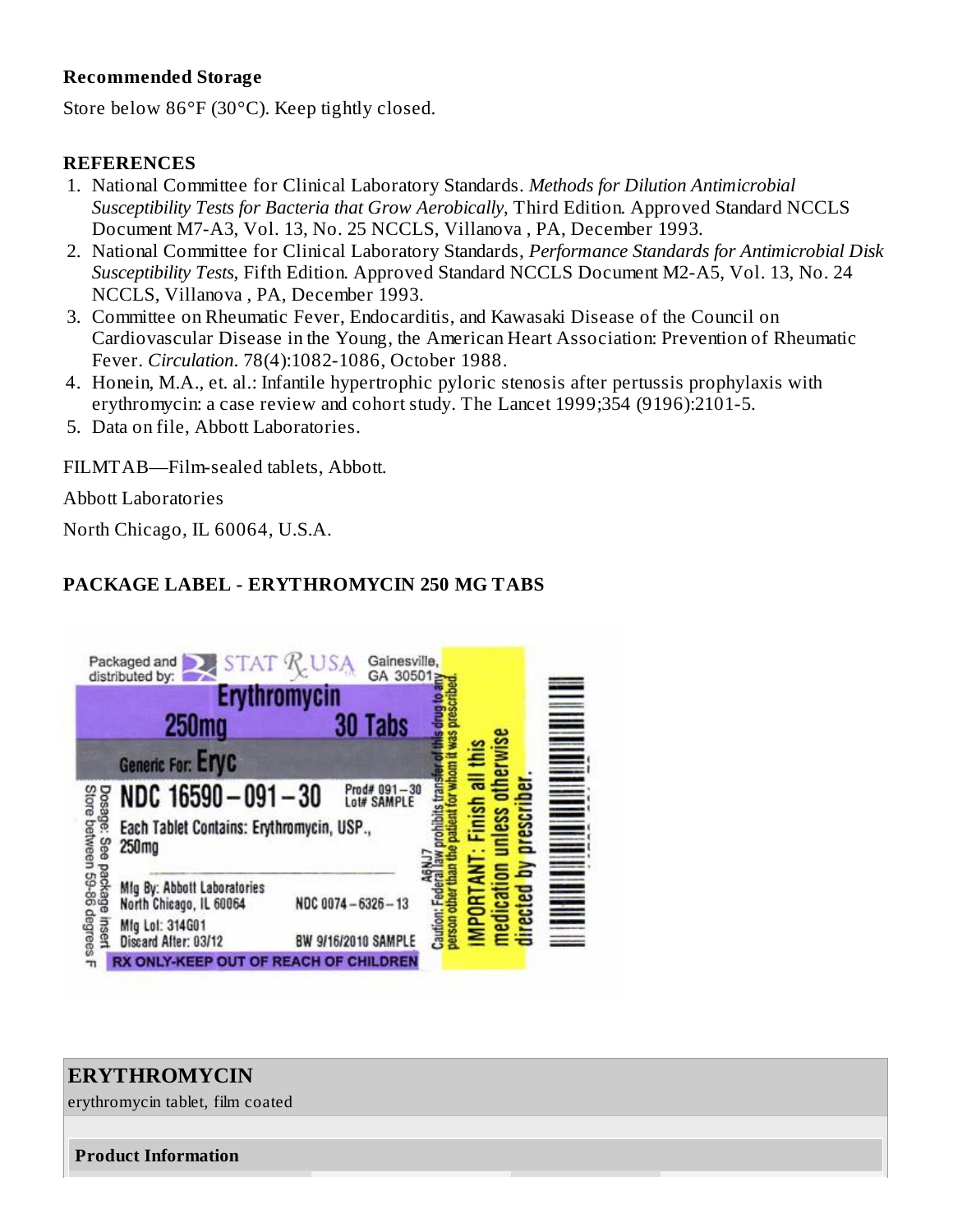| Product Type                                                     | HUMAN PRESCRIPTION DRUG    |                                                                                | Item Code (Source) NDC:16590-091(NDC:0074-6326) |                     |                           |          |
|------------------------------------------------------------------|----------------------------|--------------------------------------------------------------------------------|-------------------------------------------------|---------------------|---------------------------|----------|
| <b>Route of Administration</b>                                   | ORAL                       |                                                                                |                                                 |                     |                           |          |
|                                                                  |                            |                                                                                |                                                 |                     |                           |          |
|                                                                  |                            |                                                                                |                                                 |                     |                           |          |
| <b>Active Ingredient/Active Moiety</b>                           |                            |                                                                                |                                                 |                     |                           |          |
|                                                                  | <b>Ingredient Name</b>     |                                                                                |                                                 |                     | <b>Basis of Strength</b>  | Strength |
| ERYTHROMYCIN (UNII: 63937KV33D) (ERYTHROMYCIN - UNII:63937KV33D) |                            |                                                                                |                                                 | <b>ERYTHROMYCIN</b> |                           | 250 mg   |
|                                                                  |                            |                                                                                |                                                 |                     |                           |          |
| <b>Inactive Ingredients</b>                                      |                            |                                                                                |                                                 |                     |                           |          |
|                                                                  | <b>Ingredient Name</b>     |                                                                                |                                                 |                     |                           | Strength |
| <b>COLLOIDAL SILICON DIOXIDE (UNII: ETJ7Z6XBU4)</b>              |                            |                                                                                |                                                 |                     |                           |          |
| CROSCARMELLOSE SODIUM (UNII: M28OL1HH48)                         |                            |                                                                                |                                                 |                     |                           |          |
| CROSPOVIDONE (UNII: 68401960MK)                                  |                            |                                                                                |                                                 |                     |                           |          |
| HYDROXYPROPYL CELLULOSE (UNII: RFW2ET671P)                       |                            |                                                                                |                                                 |                     |                           |          |
| HYPROMELLOSES (UNII: 3NXW29V3WO)                                 |                            |                                                                                |                                                 |                     |                           |          |
| MAGNESIUM STEARATE (UNII: 70097M6I30)                            |                            |                                                                                |                                                 |                     |                           |          |
| CELLULOSE, MICRO CRYSTALLINE (UNII: OP1R32D61U)                  |                            |                                                                                |                                                 |                     |                           |          |
| PO VIDO NE (UNII: FZ989GH94E)                                    |                            |                                                                                |                                                 |                     |                           |          |
| POLYETHYLENE GLYCOL (UNII: 3WJQ0SDW1A)                           |                            |                                                                                |                                                 |                     |                           |          |
| <b>PROPYLENE GLYCOL</b> (UNII: 6DC9Q167V3)                       |                            |                                                                                |                                                 |                     |                           |          |
| SODIUM CITRATE (UNII: 1Q73Q2JULR)                                |                            |                                                                                |                                                 |                     |                           |          |
| SO DIUM HYDRO XIDE (UNII: 55X04QC32I)                            |                            |                                                                                |                                                 |                     |                           |          |
| SORBIC ACID (UNII: X045WJ989B)                                   |                            |                                                                                |                                                 |                     |                           |          |
| SORBITAN MONOOLEATE (UNII: 06XEA2VD56)                           |                            |                                                                                |                                                 |                     |                           |          |
| TITANIUM DIO XIDE (UNII: 15FIX9 V2JP)                            |                            |                                                                                |                                                 |                     |                           |          |
|                                                                  |                            |                                                                                |                                                 |                     |                           |          |
| <b>Product Characteristics</b>                                   |                            |                                                                                |                                                 |                     |                           |          |
| Color                                                            | pink                       | <b>Score</b>                                                                   |                                                 |                     | 2 pieces                  |          |
| <b>Shape</b>                                                     | <b>OVAL</b>                | <b>Size</b><br>15 <sub>mm</sub>                                                |                                                 |                     |                           |          |
| Flavor                                                           |                            | <b>Imprint Code</b><br>EB                                                      |                                                 |                     |                           |          |
| <b>Contains</b>                                                  |                            |                                                                                |                                                 |                     |                           |          |
|                                                                  |                            |                                                                                |                                                 |                     |                           |          |
|                                                                  |                            |                                                                                |                                                 |                     |                           |          |
| Packaging                                                        |                            |                                                                                |                                                 |                     |                           |          |
| $\#$<br><b>Item Code</b>                                         | <b>Package Description</b> |                                                                                | <b>Marketing Start Date</b>                     |                     | <b>Marketing End Date</b> |          |
| 1 NDC:16590-091-30                                               | 30 in 1 BOTTLE             |                                                                                |                                                 |                     |                           |          |
| 2 NDC:16590-091-60                                               | 60 in 1 BOTTLE             |                                                                                |                                                 |                     |                           |          |
| 3 NDC:16590-091-90                                               | 90 in 1 BOTTLE             |                                                                                |                                                 |                     |                           |          |
|                                                                  |                            |                                                                                |                                                 |                     |                           |          |
| <b>Marketing Information</b>                                     |                            |                                                                                |                                                 |                     |                           |          |
| <b>Marketing Category</b>                                        |                            | <b>Application Number or Monograph Citation</b><br><b>Marketing Start Date</b> |                                                 |                     | <b>Marketing End Date</b> |          |
| <b>ANDA</b>                                                      | ANDA061621                 |                                                                                | 07/11/1972                                      |                     |                           |          |
|                                                                  |                            |                                                                                |                                                 |                     |                           |          |